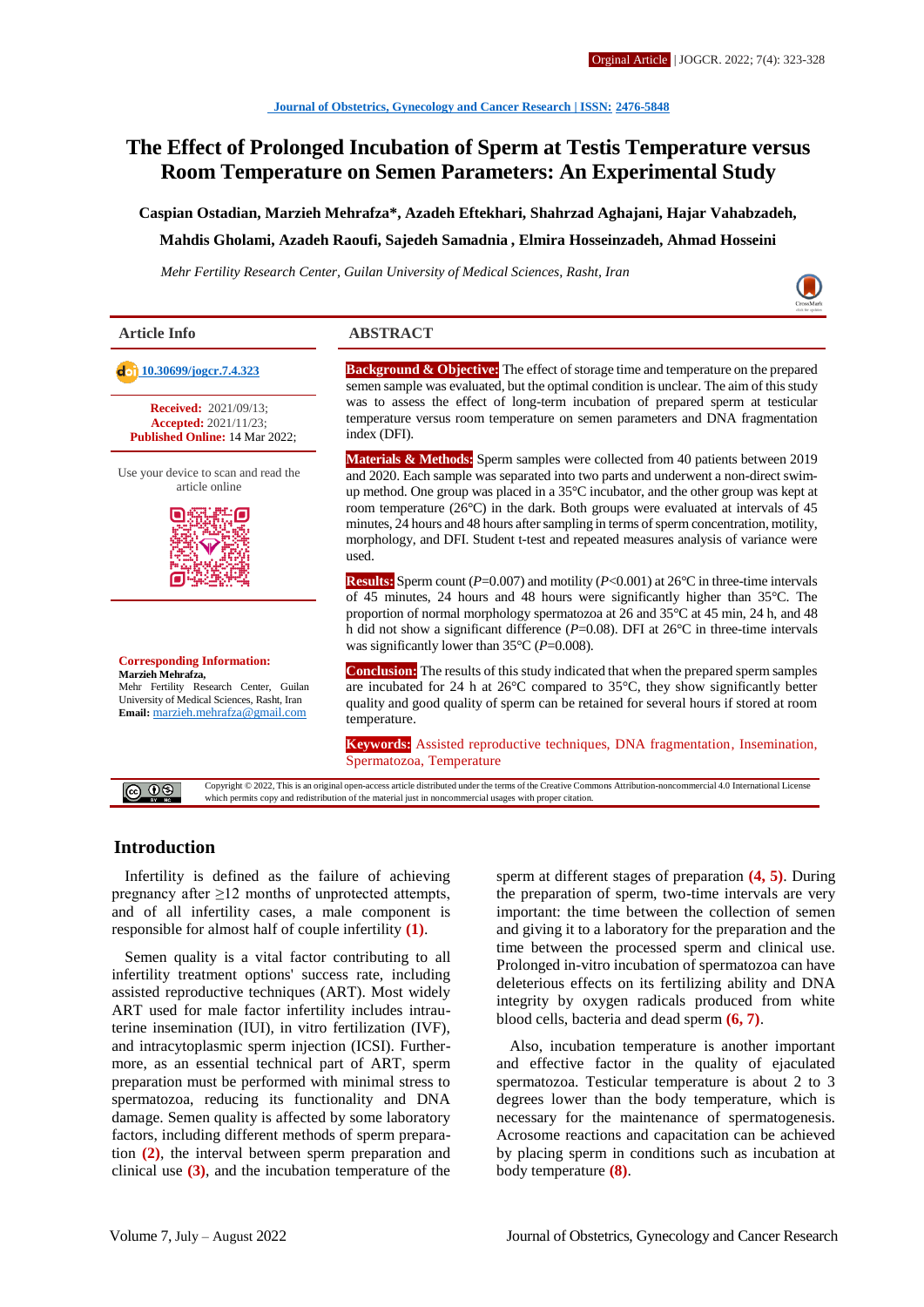The effect of storage time and temperature on prepared semen samples was evaluated in some studies, but there is no consensus; while some studies indicated unfavorable results, the others were in accordance **(9-12)**

It is still under consideration in most IVF laboratories to supply prepared sperm samples at this temperature prior to use in ART. The aim of this study was to investigate the efficacy of long-term incubation of prepared sperm at testicular temperature (35°C) versus room temperature (26°C) on semen parameters and DNA fragmentation index (DFI).

## **Methods**

### **Experimental Design**

This study was conducted in the Department of Andrology, Mehr Medical Institute, Rasht, Iran. In this experimental study, sperm samples were collected from 40 patients between 2019 and 2020.

Inclusion criteria were sperm concentration ≥15 million/mL, motility ≥32%, and normal sperm morphology ≥4% according to WHO criteria **(13)** for a normal semen sample. Samples with volume <2 mL and leukocyte more than  $2\times10^6$  mL<sup>-1</sup>were excluded.

Each sample was divided into two parts and subjected to a non-direct swim-up method. The filtered serum culture medium was added to each portion in a ratio of 1:4 and centrifuged at 3000 rpm for 3 minutes. Following the supernatant collection, 0.5 mL of serum culture medium (5% albumin + 9.5% HAMS F10) was added to the sediment in both groups. One group was incubated at 35°C, and the other was kept at room temperature (26°C) in the dark. The room temperature was constant and was kept constant by the air conditioner. Laboratory temperature was recorded continuously.

Both groups were evaluated at intervals of 45 min, 24 hours, and 48 hours after sampling in terms of sperm number, motility, morphology, and DFI.

### **Sperm Analysis:**

Semen samples were obtained following 2 days of abstinence. To liquefy the semen sample, it was first placed at 35°C for 30 minutes, and semen analysis (number, mobility) was performed according to WHO guidelines.

All samples were assessed twice for concentration and the percentage of motility of spermatozoa both in raw semen and in each experimental group  $(26^{\circ}$ C and  $35^{\circ}$ C) during time intervals under a magnification of ×40 and took into account the mean value of the two evaluations.

Morphology assessment was performed by Diff Quick assay in raw semen and experimental groups in time intervals. To calculate the percentage of spermatozoa with normal morphology using strict criteria, 200 spermatozoa in each slide were evaluated under a magnification of  $\times$ 100 after Diff-Quik staining.

#### **Sperm DNA Fragmentation**

A sperm chromatin dispersion kit (Avicenna, Tehran, Iran) was used to assess sperm DNA fragmentation. To fuse the agarose, tubes with aliquots of low-melting-point agarose were put in a water bath for 5 min at 94°C. After 5 min, fused agarose was mixed with 20 μL of the semen samples. To the pre-coated slides, the semen/agarose mix was pipetted. To permit the agarose to make a microgel embedded with the spermatozoa, the slides were then refrigerated (4°C) for 5 min. Subsequently, the slides were immersed horizontally into solution A for 7 min and solution B for 15 min. Then the slides were washed by placing in distilled water for 5 min and were dehydrated in ascending ethanol (70%, 90%, and 100%) for 2 min each and ultimately air-dried. Following the staining procedure, 300 spermatozoa were counted, and the following formula was used to calculate the percentage of sperm DNA fragmentation: ((fragmented cells + degraded cells)/total cells).

### **Statistical Analyzes**

Statistical analyses were performed using SPSS software version 21. Continuous variables with normal distribution were presented as mean ± standard deviation (SD). The significance level was considered 0.05. Student t-test was used to evaluate the significant difference between the two groups. Repeated measures analysis of variance was used to assess statistically significant differences over time.

### **Ethical Consideration**

The study has been approved by the ethics committee of Guilan University of Medical Sciences (ethical code: IR.GUMS.REC.1398.204).

## **Results**

Forty men with a mean sperm count of  $42.9 \pm 15.3$  and motility of  $66.3 \pm 10.2$  were included in the present study. A schematic overview of the design of the study is presented in [Figure 1.](#page-2-0)

Sperm count  $(P=0.007)$  and motility  $(P<0.001)$  at 26°C in three-time intervals of 45 minutes, 24 hours, and 48 hours were significantly higher than 35°C. The differences in the percentage of spermatozoa with normal morphology at 26 and 35°C at 45 minutes, 24 hours, and 48 hours were not statistically significant (*P*=0.08). Our results showed that there was no significant difference in normal morphology sperm at 26 and 35°C (*P*=0.103); however, it showed statistically significant differences at different time intervals. DFI at 26°C in three-time intervals was significantly lower than  $35^{\circ}$ C (*P*=0.008) [\(Table 1\)](#page-2-1).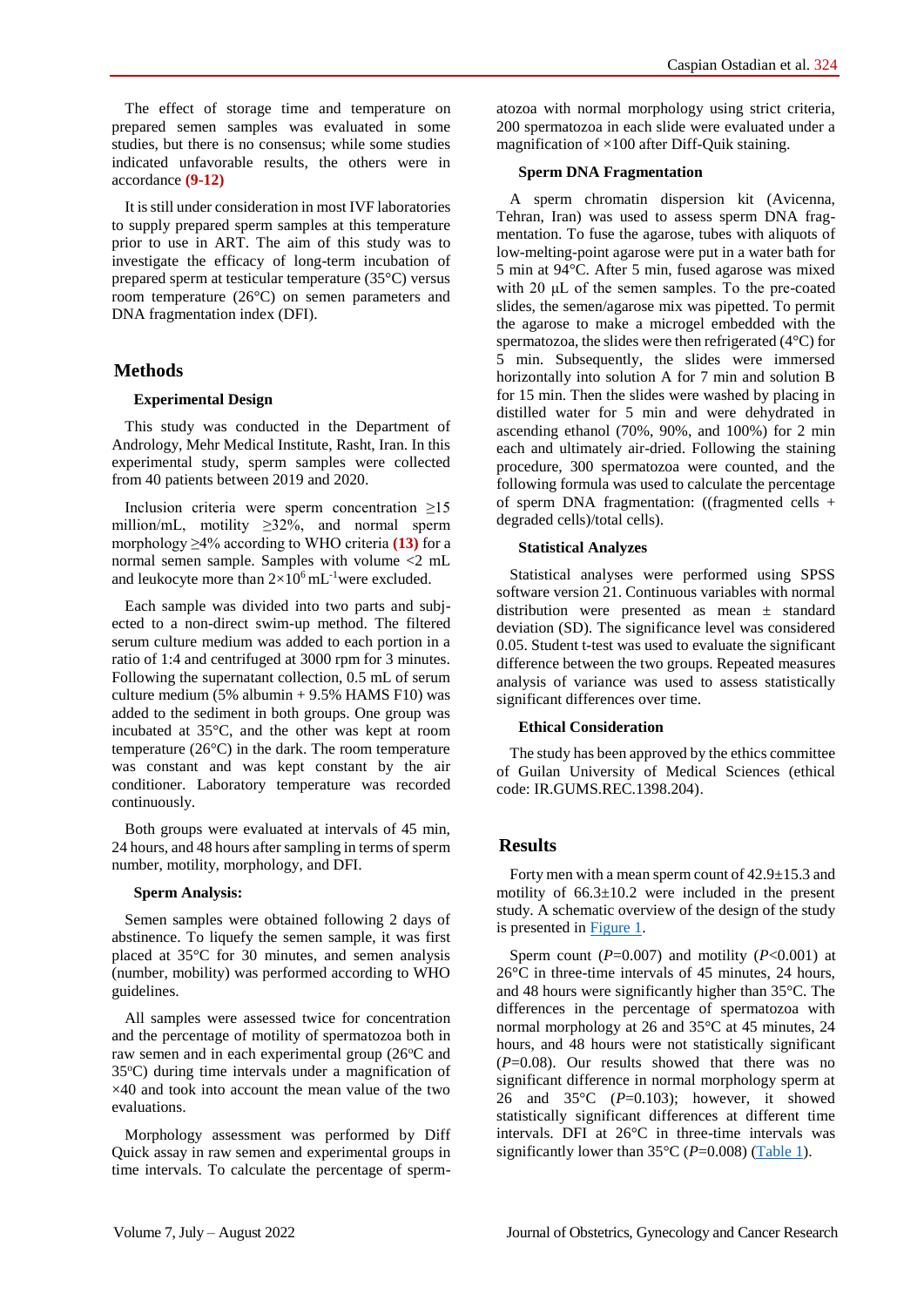

<span id="page-2-0"></span>**Figure 1. Schematic overview of the design of the study DFI: DNA fragmentation index**

<span id="page-2-1"></span>**Table 1. Sperm concentration, motility, morphology, and DFI (mean ± SD), obtained at 45min, 24 hours, and 48 hours after the start of the experiment.**

|                                                   | 45min                              | 24 hours                                    | 48 hours                          | P-value<br>Time-<br><b>Temperature</b> | $P-$<br>value<br><b>Time</b> | <b>P-value</b><br><b>Temperature</b> |
|---------------------------------------------------|------------------------------------|---------------------------------------------|-----------------------------------|----------------------------------------|------------------------------|--------------------------------------|
| <b>Sperm concentration</b><br>(x10 <sup>6</sup> ) |                                    |                                             |                                   |                                        |                              |                                      |
| $26^{\circ}$ C<br>$35^{\circ}$ C                  | $22.43 \pm 1.6$<br>$28.46 \pm 1.7$ | $5.96 \pm 1.9$<br>$2.87 \pm 1.8$            | $2.4 \pm 2.1$<br>$0.95 \pm 1.5$   | 0.007                                  | < 0.001                      | 0.045                                |
| Sperm motility $(\% )$                            |                                    |                                             |                                   |                                        |                              |                                      |
| $26^{\circ}$ C<br>$35^{\circ}$ C                  | $97.98 \pm 1.37$<br>98. $6\pm0.75$ | $87.4 \pm 17.78$<br>$40.25 \pm 30.7$        | $63.6 \pm 38.5$<br>$5.5 \pm 15.7$ | < 0.001                                | < 0.001                      | < 0.001                              |
| <b>Sperm morphology</b><br>$($ %)                 |                                    |                                             |                                   |                                        |                              |                                      |
| $26^{\circ}$ C<br>$35^{\circ}$ C                  | 11.8 $\pm$ 1.5<br>$9.04 \pm 1.8$   | $9.9 \pm 1.5$<br>$8.4 \pm 2$                | $6.9 \pm 1.6$<br>$3.7 \pm 1.8$    | 0.08                                   | < 0.001                      | 0.103                                |
| <b>DFI</b>                                        |                                    |                                             |                                   |                                        |                              |                                      |
| $26^{\circ}$ C<br>$35^{\circ}$ C<br>$\cdots$      | $16.08 \pm 2.4$<br>$16.08 \pm 2.7$ | $19.7 \pm 2.4$<br>$20.9 \pm 2.4$<br>_______ | $21.2 \pm 2.2$<br>$22.98 \pm 2.2$ | 0.008                                  | < 0.001                      | 0.04                                 |

**Repeated measures analysis of variance, DFI: DNA fragmentation index**

### **Discussion**

In the present study, we aimed to evaluate the effect of long-term incubation of prepared sperm at testicular temperature (35°C) versus room temperature (26°C) on semen parameters and DFI. Sperm concentration and motility at 26°C were significantly higher than 35°C. Normal morphology of spermatozoa at 26 and 35°C did not significantly differ over time. There was a significant increase in DFI at 26 and 35°C during time intervals but, DFI at 26°C in three-time intervals was significantly lower than 35°C.

Preparation of semen samples during diagnostic or therapeutic steps usually involves exposing the sperm to room temperature for various periods. Some reports indicate the effect of temperature on sperm motility and spontaneous acrosomal reaction **(8, 14)**. In-vitro studies have shown several transmembranes and intracellular signaling pathways, which reveal that protein tyrosine phosphorylation may be affected by the incubation temperature of spermatozoa. It affects the permeability and peroxidation of membrane lipids as well as the distribution of antigen in the sperm membrane **(15, 16)**.

Following 24 and 48 hours of incubation at 35 and 26°C, sperm quality (concentration, motility, and morphology) were decreased, and an increase in the number of dead spermatozoa was observed. This decline was significantly lower at 26°C than 35°C. It seems that increased temperature increases the metabolic activity of sperm, the number of sperm with vacuolated nuclei, and decreases its viability **(17)**.

Aboulmaouahib *et al.* **(18)** conducted a study in 2016 to evaluate the effects of various sperm incubation conditions including temperature (23 vs. 35°C) and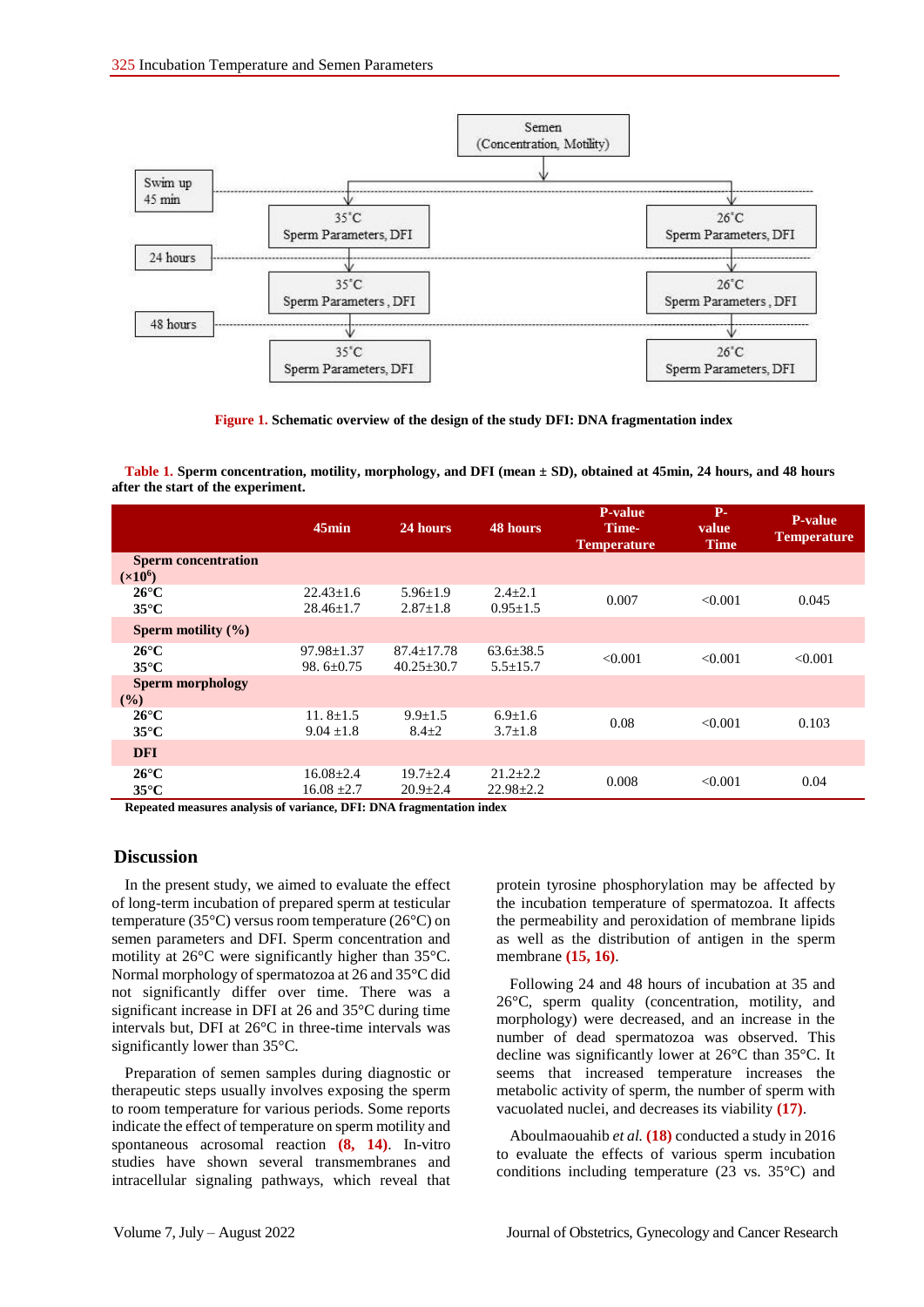CO2, on sperm quality during 24 hours. They concluded that sperm quality could be retained for several hours at room temperature, while density-gradient centrifugation technique/80P without  $CO<sub>2</sub>$  is used to process sperm preparation.

The results of the study by Petrella *et al.* **(19)** showed that prepared sperm could live at room temperature for weeks. According to Petrella *et al.* study, the samples were divided into 4 groups: the first group - raw sample at  $23^{\circ}$ C, the second group - prepared sample  $+ 0.5$  mL of human tubal fluid at 37°C, the third group - prepared sample + 0.5 ml of modified human tubal fluid at  $4^{\circ}$ C, group  $4$  - Prepared sample  $+0.5$  ml of modified human tubal fluid at 23°C. Mobility in the first group decreased rapidly over 3 days, although viable sperm were available two weeks later. In modified human tubal fluid, storage at room temperature was superior to other conditions.

In another study by Lachaud *et al.* **(20)**, it was shown that after incubation at 37°C for 4 hours, there was no change in sperm parameters. Still, after 24 hours of incubation, a significant reduction in sperm motility and viability was observed. However, these changes were not associated with an increase in the incidence of markers of active apoptotic processes.

The present study results indicated that long-time incubation of spermatozoa has a significantly negative impact on sperm parameters quality.

A study by Yavas *et al.* **(21)** showed more pregnancy rate if the time between processing of sample and insemination was under 60 minutes. In another study, it was shown that the best rate of clinical pregnancy is 40-80 minutes after sperm preparation **(22)**. In a study conducted by Jansen *et al.* **(23)**, two groups of patients underwent IUI. The first group - performing insemination within 24 hours after semen collection and preparation (delayed insemination); the second group performing insemination immediately after collection and preparation (immediate insemination). The two groups did not show any significant difference in ongoing pregnancy rate.

In the present study, DFI was evaluated at time intervals of 45 min and 24 hours and 48 hours, but more samples had not enough sperm for SCA analyzing after 48 hours. Thus, 40 other men with higher total sperm count  $(>40\times10^6)$  were examined for DFI, and the results showed that DFI in sperm incubated at 26°C is significantly lower than that at 35°C. In contrast, sperm DFI showed a significant increase with increasing incubation time.

The effects of prolonged incubation time on sperm DNA breaks, chromatin condensation, and subsequently, fertilization rate was evaluated in a study by Ahmed *et al.* **(24)**. The Pure Sperm Gradient centrifugation method was used to prepare the semen. The samples were then divided into two parts, with the first part used immediately for ICSI, whereas the second one was kept in the incubator for 5 hours at 37°C, 5%

CO2, and 90% humidity. Their results showed that sperm incubation for about 5 hours could cause a significant increase in chromatin condensation and DNA double strands break, while no influence on fertilization rates was observed.

To evaluate the effects of incubation and preparation conditions on sperm DNA integrity, Matsuura *et al.*  **(12)** showed that although the DFI increased in a timerelated manner by incubation at room temperature and 37°C, DFI following 24 hours of incubation at room temperature was significantly lower than that at 37°C. A study by Jackson *et al***. (9)** showed that short-term storage of sperm (4 hours) at room temperature did not affect sperm DNA fragmentation. However, storage for 24 hours significantly increases fragmentation. A study that aimed at assessing the rate of DNA fragmentation using the sperm chromatin dispersion method followed by the swim-up at different time intervals (0, 1, 2 and 3 hours) showed that long-term incubation of normozoospermic samples was shown to be associated with a higher rate of sperm DNA fragmentation. Therefore, sperm samples planned for ART procedures should be used following incubation for 2 hours at body temperature **(25)**.

One of the by-products of sperm metabolism in sperm culture medium is reactive oxygen species (ROS). While small amounts of ROS, at the physiological level, play an important role in controlling sperm function, exposure to very high levels of ROS is harmful to sperm **(26)**. Enzymes responsible for phosphorylation/dephosphorylation of tyrosine proteins are potential targets of ROS. As a result, mild oxidative conditions increase tyrosine phosphorylation and acrosomal reaction. Lipid peroxidation due to a low level of ROS leads to sperm binding to zona pellucid, which may release non-esterified fatty acids from the plasma membrane of sperm **(27)**. However, high levels of ROS are caused by abnormal leukocytes or sperm that can overcome the seminal plasma antioxidant defense barrier, leading to the peroxidation of plasma membrane unsaturated fatty acids and DNA damage **(28)**.

A study conducted by Tvrdá *et al.* **(29)** in 2019 investigated the effects of adjustment of sperm concentration of ejaculates on the quality of sperm DNA and longevity. After centrifugation and resuspension of the sperm pellet in PBS, the samples were adjusted into different concentrations ranging from 200, 100, 50, 25, 12, and  $6 \times 10^6$ /mL. Each sample was incubated at 37°C for 24 hours. The results showed that a lower sperm concentration (below  $25 \times 10^6$ /mL) should be used for spermatozoa incubation for ART purposes to avoid a higher sperm DNA fragmentation rate. They conclude that sperm DNA fragmentation of the pellet will increase following 24 hours in higher concentration at 35°C regardless of the status of the cell. In that study, a rise in DFI rate was observed in samples with higher sperm concentration (regardless of viability).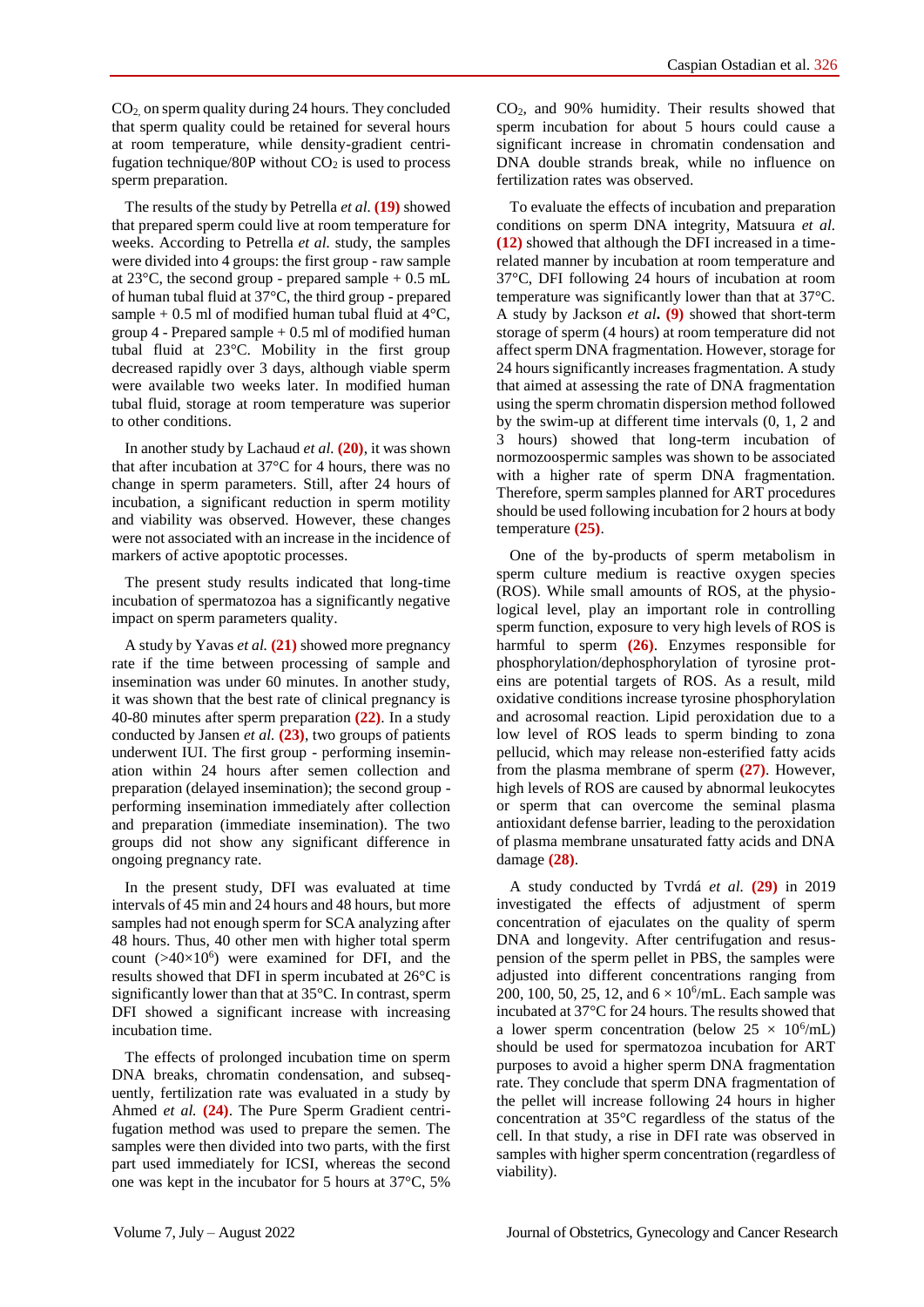In our study, we performed a test for living cells by using the swim-up method following centrifugation. We showed that there is a considerable rise in DFI in living sperm cells during 48 h. We also showed that sperm incubation at room temperature could lead to sperm DNA longevity.

### **Conclusion**

The results of this study indicated that when the prepared sperm samples are incubated for 24 hours at 26°C compared to 35°C, they show significantly better quality. However, further research is required as to whether these results can also improve pregnancy rates. If long-term incubation of sperm in the laboratory is

possible without compromising its quality, this could be a significant opportunity for the physician and laboratory staff to improve the treatment of patients and provide more power of choice. It seems that this might be considered only for samples with a concentration of more than 40 million.

## **Acknowledgments**

The authors declared no acknowledgment.

### **Conflict of Interest**

The authors declared no conflict of interest.

### **References**

- 1. Ilacqua A, Izzo G, Emerenziani GP, Baldari C, Aversa A. Lifestyle and fertility: the influence of stress and quality of life on male fertility. Reprod Biol Endocrinol. 2018;16(1):115. [\[PMCID\]](http://www.ncbi.nlm.nih.gov/pmc/articles/PMC6260894) [\[DOI:10.1186/s12958-018-0436-9\]](https://doi.org/10.1186/s12958-018-0436-9) [\[PMID\]](https://www.ncbi.nlm.nih.gov/pubmed/30474562)
- 2. Ricci G, Perticarari S, Boscolo R, Montico M, Guaschino S, Presani G. Semen preparation methods and sperm apoptosis: swim-up versus gradient-density centrifugation technique. Fertil Steril. 2009;91(2):632-8. [\[DOI:10.1016/j.fertnstert.2007.11.068\]](https://doi.org/10.1016/j.fertnstert.2007.11.068) [\[PMID\]](https://www.ncbi.nlm.nih.gov/pubmed/18206147)
- 3. Marín-Briggiler CI, Tezón JG, Miranda PV, Vazquez-Levin MH. Effect of incubating human sperm at room temperature on capacitation-related events. Fertil Steril. 2002;77(2):252-9. [\[DOI:10.1016/S0015-0282\(01\)02982-X\]](https://doi.org/10.1016/S0015-0282(01)02982-X)
- 4. Franken DR, van Wyk R, Stoumann C, Avari K. Temperature controlled centrifugation improves sperm retrieval. Andrologia. 2011;43(3):217-21. [\[DOI:10.1111/j.1439-0272.2010.01136.x\]](https://doi.org/10.1111/j.1439-0272.2010.01136.x) [\[PMID\]](https://www.ncbi.nlm.nih.gov/pubmed/21561464)
- 5. Thijssen A, Klerkx E, Huyser C, Bosmans E, Campo R, Ombelet W. Influence of temperature and sperm preparation on the quality of spermatozoa. Reprod Biomed Online. 2014;28(4):436-42. [\[DOI:10.1016/j.rbmo.2013.12.005\]](https://doi.org/10.1016/j.rbmo.2013.12.005) [\[PMID\]](https://www.ncbi.nlm.nih.gov/pubmed/24581990)
- 6. Boomsma CM, Heineman MJ, Cohlen BJ, Farquhar C. Semen preparation techniques for intrauterine insemination. Cochrane Database Syst Rev. 2004;17(3):CD004507. [\[DOI:10.1002/14651858.CD004507.pub2\]](https://doi.org/10.1002/14651858.CD004507.pub2)
- 7. Bui AD, Sharma R, Henkel R, Agarwal A. Reactive oxygen species impact on sperm DNA and its role in male infertility. Andrologia.

2018;50(8):e13012. [\[DOI:10.1111/and.13012\]](https://doi.org/10.1111/and.13012) [\[PMID\]](https://www.ncbi.nlm.nih.gov/pubmed/29644708)

- 8. White DR, Phillips DM, Bedford JM. Factors affecting the acrosome reaction in human spermatozoa. J Reprod Fertil. 1990;90(1):71-80. [\[DOI:10.1530/jrf.0.0900071\]](https://doi.org/10.1530/jrf.0.0900071) [\[PMID\]](https://www.ncbi.nlm.nih.gov/pubmed/2231556)
- 9. Jackson RE, Bormann CL, Hassun PA, Rocha AM, Motta EL, Serafini PC, et al. Effects of semen storage and separation techniques on sperm DNA fragmentation. Fertil Steril. 2010;94(7):2626-30. [\[DOI:10.1016/j.fertnstert.2010.04.049\]](https://doi.org/10.1016/j.fertnstert.2010.04.049) [\[PMID\]](https://www.ncbi.nlm.nih.gov/pubmed/20542505)
- 10. Hosseini A, Khalili MA. Improvement of motility after culture of testicular spermatozoa: the effects of incubation timing and temperature. Transl Androl Urol. 2017;6(2):271-6. [\[PMCID\]](http://www.ncbi.nlm.nih.gov/pmc/articles/PMC5422686) [\[DOI:10.21037/tau.2017.03.43\]](https://doi.org/10.21037/tau.2017.03.43) [\[PMID\]](https://www.ncbi.nlm.nih.gov/pubmed/28540235)
- 11. Çok T, Aytaç PÇ, Şimşek E, Haydardedeoğlu B, Kalaycı H, Özdemir H, et al. The effect of preserving prepared sperm samples at room temperature or at 37 C before intrauterine insemination (IUI) on clinical pregnancy rate. Turk J Obstet Gynecol. 2015;12(1):6-10. [\[DOI:10.4274/tjod.31644\]](https://doi.org/10.4274/tjod.31644) [\[PMID\]](https://www.ncbi.nlm.nih.gov/pubmed/28913033) [\[PMCID\]](http://www.ncbi.nlm.nih.gov/pmc/articles/PMC5558408)
- 12. Matsuura R, Takeuchi T, Yoshida A. Preparation and incubation conditions affect the DNA integrity of ejaculated human spermatozoa. Asian J Androl. 2010;12(5):753-9. [\[DOI:10.1038/aja.2010.46\]](https://doi.org/10.1038/aja.2010.46) [\[PMID\]](https://www.ncbi.nlm.nih.gov/pubmed/20562894) [\[PMCID\]](http://www.ncbi.nlm.nih.gov/pmc/articles/PMC3739315)
- 13. Organization WH. WHO laboratory manual for the examination and processing of human semen. 2010.
- 14. Cohen J, Fehilly CB, Walters DE. Prolonged storage of human spermatozoa at room temperature or in a refrigerator. Fertil Steril.